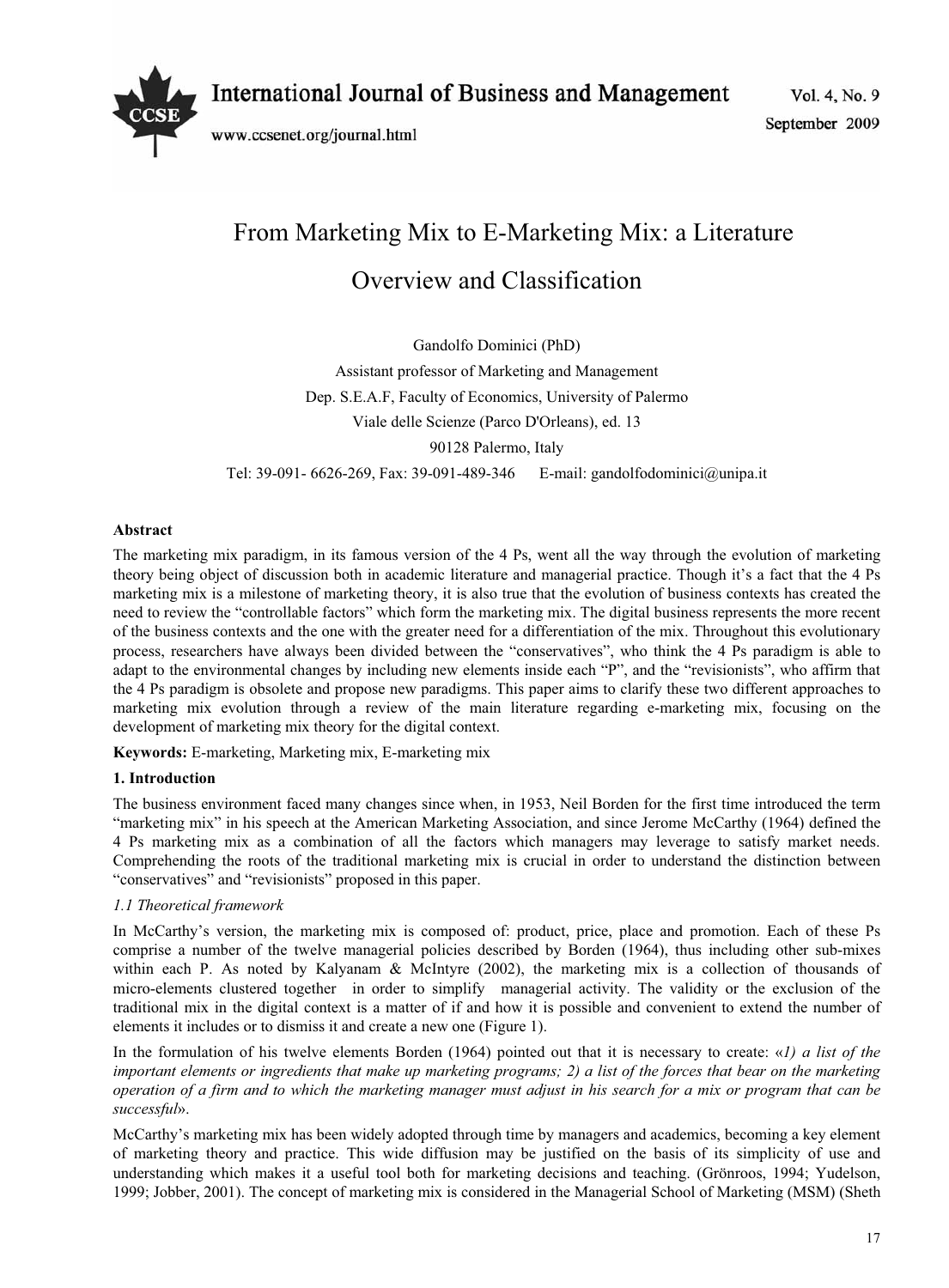et al., 1988) as an operative tool to achieve marketing objectives, in particular as a formula for those marketing factors that can be controlled by the enterprise in an uncontrollable competitive environment (Varaldo, 1996).

As the MSM evolved through various stages in time, from the marketing concept of the 1970's, through the introduction of Total Quality Management in the 1980's (Yudelson, 1999), and relationship marketing in the 1990's, to today's adaptation to the digital context, the marketing mix has always been matter of discussion, both between managers and academics.

There is no doubt that the changes in the social and economic environment, and the consequent transformation of the competitive arena, have a strong impact on the marketing mix. The digital context, in particular, is where the original version of marketing mix shows major limitations.

The interaction with the customer and the communication capabilities of Internet were unimaginable in the 1960's. The 4 Ps were created for a manufacturer context. Nevertheless the adaptive capability of the 4Ps allow their application in competitive contexts that are significantly different from those for which they were created. The question which this paper aims to underscore is: "*Is it possible to create a new list of elements that can adequately modify the traditional mix to fit in new digital contexts?*".

There are two different approaches among researchers regards the way to change the traditional marketing mix. Part of the researchers (which we call "*conservatives*") assert that the 4 Ps may continue to be the dominant paradigm of marketing mix in digital contexts, since it is sufficient to change the sub-mixes within each P adding and/or deleting some factors in order to adapt to the new scenario. Other authors (which we call them "*revisionists*") suggest that the 4 Ps' framework is now obsolete and propose to add other elements and /or to change the elements of the mix. Both approaches give significant motivations to support their conclusions. This paper aims to clarify these motivations through a review of the main literature on the subject.

## *1.2 Objective and delimitation of research*

This study delivers a literature overview and classification in order to give a picture of the current standing of the debate about the convenience of adopting the traditional marketing mix in digital environments. The paper doesn't want to give an answer to this question, but to highlight some relevant aspect to be considered in the debate.

The most important limitation of this work is that it reviews only academic opinions published in research papers and academic textbooks, with no consideration of field experience. The paper underlines the need for further research on the issue.

## **2. New marketing mix for the digital business environment: the revisionists' view**

There is a wide range of studies and research which stems from the need to find a new paradigm for operative marketing which, surpassing the 4 Ps, can define more specifically the marketing levers. This stream of research, which we call "revisionist", asserts the need for a radical reconceptualization. The main argument against the 4 Ps is that the model is internally oriented; this limitation leads to the lack of customer orientation and the insufficient attention to the relationship with customers (Möller, 2006; Popovic, 2006, Constantinides, 2002 a, b). Schultz (2001) points out that in today's marketplaces there is the need for a new externally oriented paradigm which considers the network system view. A common factor in all the "revisionist" e-marketing mix literature examined is the perception of the need for a more explicit customer orientation. This limitation includes all the aspects of today's marketing, nevertheless it has a particularly strong repercussion in Internet marketing, where interactivity is regarded as a crucial aspect.

It is interesting to notice that, in spite of these criticisms, the majority of the "revisionists" authors reviewed agree to include the 4 Ps in their marketing mix models, with few exceptions.

Lawrence et al. (2000) propose to add to the traditional 4 Ps' mix other two Ps, which have been debated in the marketing mix literature since several decades: people and packaging; this mix is then included in a 5 Ps marketing concept: paradox, perspective, paradigm, persuasion and passion. In the Italian literature, Prandelli and Verona (2006) propose a 3 Cs model, where each C contains some key elements: content (Web site and platform), community (interaction platform and relational capability), commerce (including the 4 Ps: product, price, place and promotion); while Pastore and Vernuccio suggest a 3C+I (interface) model where the 4 Ps are integrated and recontextualized in the on-line environment as described in figure 2.

Kalyanam & McIntyre (2002) include the 4 Ps inside their  $4P + P^2 + C^2 + S^3$  model in a wider operative context which, thanks to the three-dimensional representation, can give a more complete taxonomy of the elements forming the mix, as represented in figure 3.

Chen (2006) highlights the importance accorded to the environment and interaction in the model proposed by the Chinese researchers of National Taiwan University (1999), which considers 8 Ps, four of which are the traditional Ps (figure 4).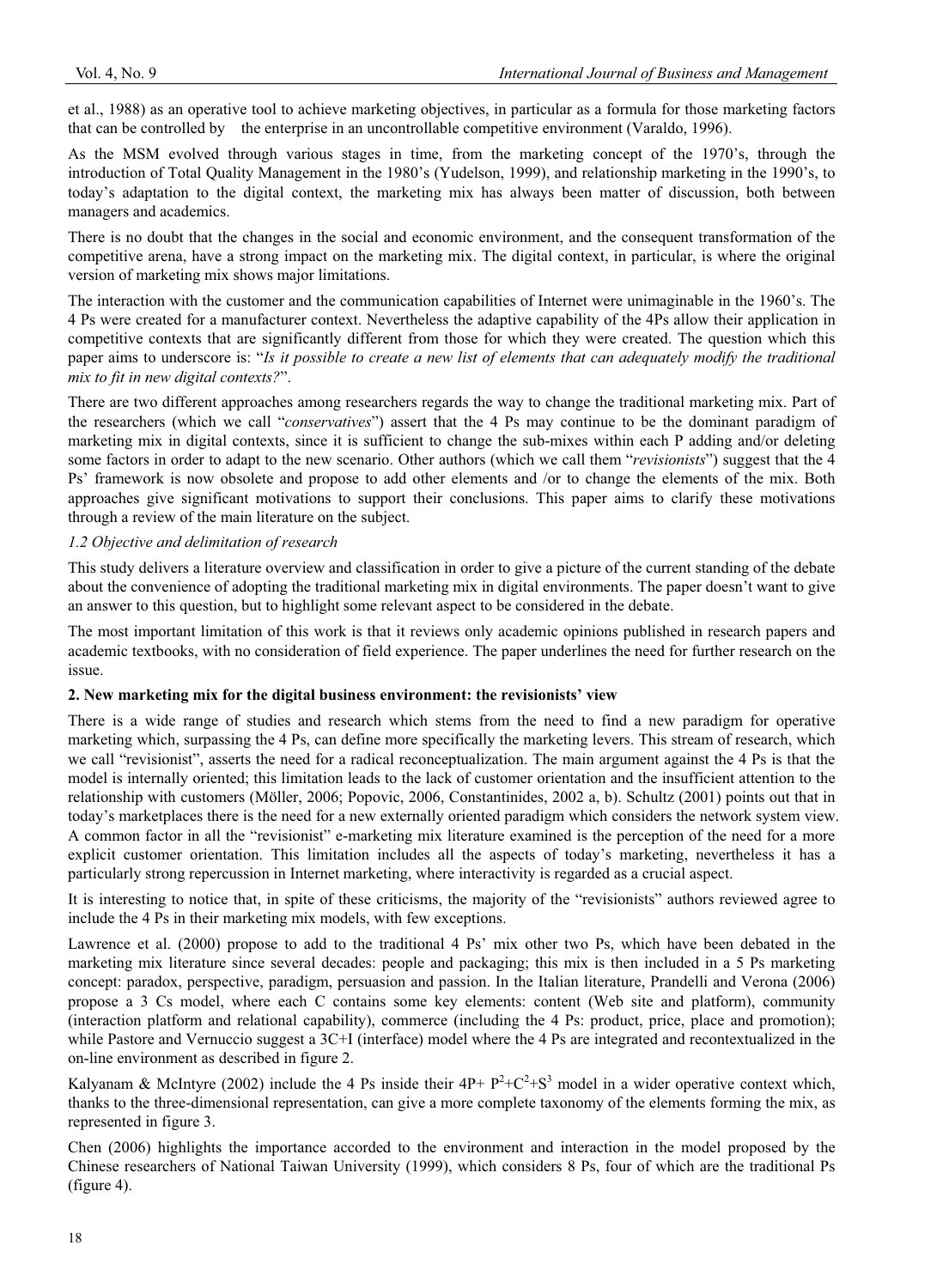#### In the 8 Ps' model:

 Precision refers to the increased accuracy of the selection process of the target segment and to market positioning in digital contexts, thanks principally to database management systems;

 $\overline{\phantom{a}}$ Payment systems must be secure and easy for customers to use;

 Personalization concerns the possibility to create a flexible interface, which is able to adapt to customers' needs and wills;

 Push and Pull regards the choice of trade-off among active communication policies (push) and communication on users' demand (pull).

While these models include the traditional 4 Ps as their core elements, other authors propose entirely different mixes. Chaffey et al. (2000) assert that the Internet calls for a change of the traditional marketing mix and spot eight critical issues to be considered in marketing planning at the strategic level: audience, integration, marketing support, brand migration, strategic partnership, organization structure and budget. Also the Web Marketing Mix Model of Constantinides (2002a) extends the mix to strategic and business organization levels and suggests a 4S model including the following elements:

 $\overline{\phantom{a}}$  Scope, of strategic relevance includes: strategic objectives, market analysis and potential, stage of e-commerce maturity, strategic role of e-commerce for the organization;

Site, has operational value and involves interface issues;

\_ Synergy, has organizational significance including the integration among bricks and clicks aspects of the company's business model;

 $\overline{\phantom{a}}$ System, concerns the management of the Web platform, the data warehouse and the security systems.

#### **3. Maintaining the 4 Ps in digital contexts: the conservatives' view**

While it is not possible to ignore the need to adjust the marketing mix to the changes in the society and the market produced by the diffusion of digital technologies, Internet in particular, a less numerous, but theoretically consistent, part of the literature on the topic asserts that the 4 Ps' model is perfectly able to adapt and to continue to be the dominant paradigm in these new contexts (Aldridge et al., 1997; Peattie, 1997; O'Connor & Galvin, 1997; Bhatt & Emdad, 2001; Allen & Fjermestad, 2001; Möller, 2006).

Möller (2006) points out how the "internal orientation" criticism regards the 4 Ps is based on a misconception of the relation between the marketing mix and the marketing concept. For Möller the 4 Ps paradigm is perfectly coherent with the marketing concept which states that "marketing activities should be based on identification of customer needs and wants", also implying the selection of the explicit information to be gathered from the customers in order to be able to fulfil their needs, through segmentation, product differentiation and positioning.

Peattie (1997) pointed out how the new communicative capabilities supplied by the digital technologies are radically changing marketing in several sectors, but the marketing mix approach is able to adapt to the new needs: product, with the introduction of co-design with customers; price, with higher levels of transparency; place, with the creation of new ways to reach customers; and promotion, thanks to the new interactive capabilities. Bhatt  $\&$  Emdad (2001) see the empowerment of the 4 Ps since the virtual value chain is internally transforming each P by adding new dimensions: personalized information in the Product, transparency and personalization of Price, direct delivery for Place, improved flexibility for Promotion. O'Connor & Galvin (1997), while assuming that the traditional marketing mix paradigm needs to evolve, propose that digital technologies can be useful to improve the mix's functionality maintaining the 4 Ps as the basic instrument for Internet marketing.

Among the changes brought to each of the 4 Ps by the digital technologies, the following are the most relevant:

 $\overline{\phantom{a}}$  Product. The product should nowadays be redefined as: *all the benefits through time that the user obtains from the exchange* (Yudelson, 1999); this definition applies to the digital context. From the supply side, product policies can gain great benefits from the capability of Internet to engage the consumer in long term relationships that lead to the development of new products. The interactive and connective potential of Internet leads to a new product concept: the "virtual product" (Valdani, 2000; Pastore & Vernuccio, 2004). The virtual product is seen as the union of tangible and intangible aspects, which is adapted and personalized according to the variety and variability of individuals' preferences by customizing the product with the active help of consumers (von Hippel, 2005; Dominici, 2008b). A product can be delivered from producer to consumer in digital form (mp3 for music, avi for movies, pdf for books and magazines, and so on) thus contextualizing their fruition in the digital framework (Pastore & Vagnani, 2000). From the demand side, the capability of retrieving information plays a key role (Smith & Chaffey, 2001). Andreini (2006) underlines the effectiveness of Nelson's classification (1970) which divides products in two categories: "search", when it is possible to obtain complete information before the purchase and "experience", when it is not possible, or too expensive, to gather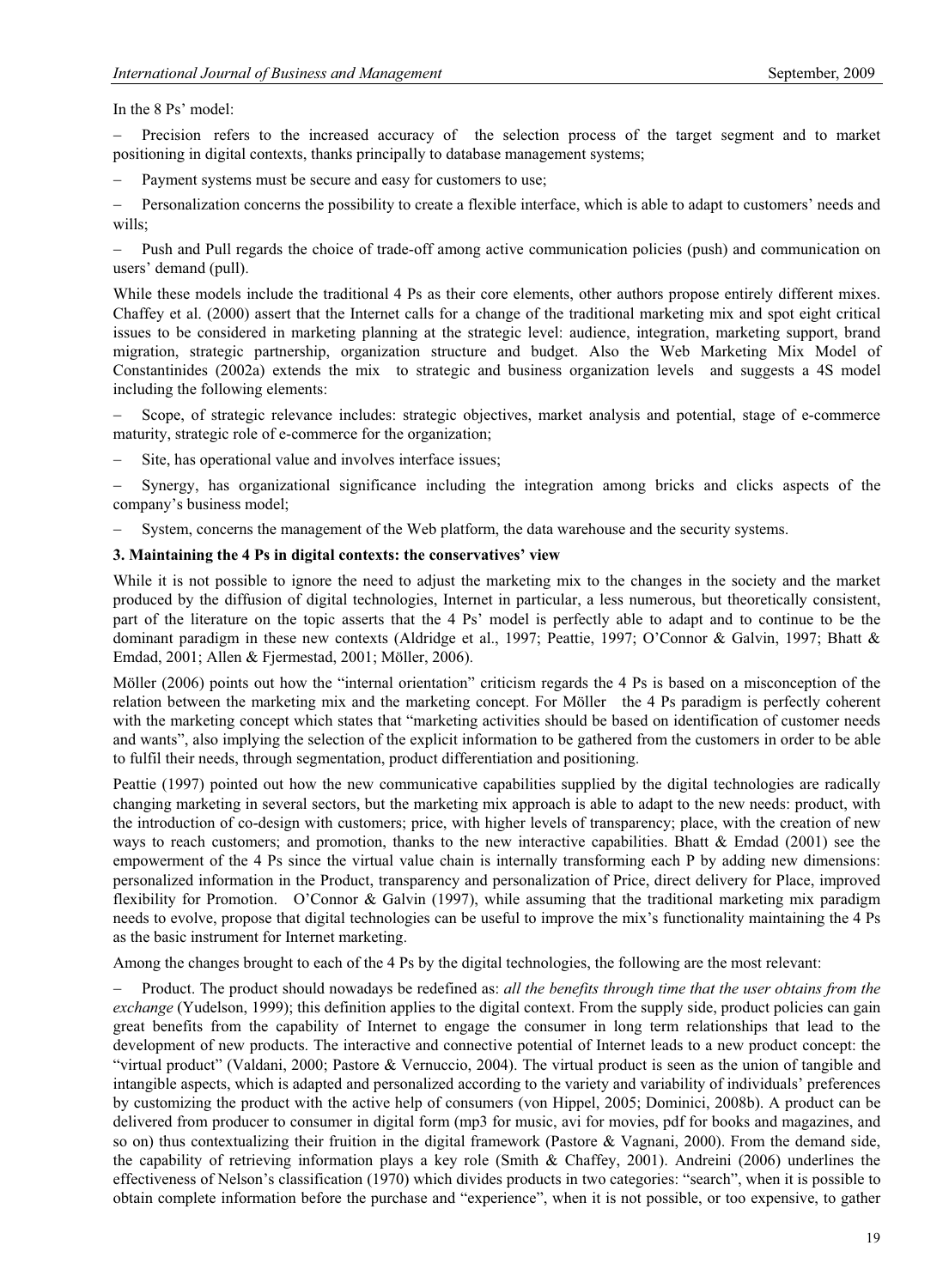information before the use of the product. Internet has been of great help for the purchasing process of "search" products, thanks to the easiness and affordability of retrieving information online, that, together with the increasing quantity of information and the interactivity of Web 2.0, has made it also possible to transform experience products into search products (Klein, 1998; Andreini, 2006).

 Price. The price should be redefined as *everything given by the acquirer in terms of money, time and effort given to obtain the product* (Yudelson, 1999). From the consumer's perspective, the main benefits of the Web concern the reduction of information asymmetries that allow the consumer to compare prices in real time and gain more transparency (Bhatt & Emdad, 2001). Moreover, the implementation of Artificial Intelligent Agents enable to make automatic and tailored comparisons of prices and features, reducing the price in terms of time and effort (Dominici, 2008a). From the producer's point of view, Internet makes it possible to modify prices in real time; this could lead to dangerous price competitions (Allen & Fjermestad, 2001) with the consequent reduction of profit margins. To avoid this, online communication must be directed towards qualitative aspects and differentiation attributes of the product.

 Place. Can be defined today as: *everything that is done and necessary to smooth the process of exchange* (Yudelson 1999). The application of this definition to the digital context urges to add the element of purchasing process as a key feature of place within the mix. The process must be smooth and easy, while building relations with customers at the same time. The physical place becomes virtual and includes intangible aspects of transaction. Bhatt & Emdad (2001) underline that the main contribution of Internet to business is not the mere possibility of selling products online, rather its capability of building relations with customers. The interactive capabilities of Internet allow the implementation of more efficient and effective systems of digital Customer Relationship Management (e-CRM). Internet enables to obtain information which can be used to manage customers, thanks to the data gathered through the registration of users to the company's Web page and the online purchase data for each customer. This helps to maintain the service level and improve the management of the customer portfolio (Fjermestad & Romano, 2003; O'Learly et al., 2004).

 Promotion. Can be redefined in order to include: *all of the information that is transmitted among parties* (Yudelson, 1999). This definition includes also the interactive aspects of digital communication. The Internet is different from other mass communication media (Morris & Ogan, 1996). Infact, while it is surely a medium which can reach a numerous and dispersed audience, it differentiates itself from the other media regards interactive and multimedia features. Hoffman & Novak (1997) point out that, in the Web environment, the one-to-many concept loses its cogency, while the new many-to-many paradigm takes its place. Personal interaction allows to issue messages directed to a specific individual with a degree of flexibility which no other media can be capable of (Bhatt & Emdad). This also makes it possible to hit the target while he/she is in a situation of relax and confidence (defined as "low involvement" by Krugman, 1965) similar to that of television, but with higher informative capability, due to the multimedia features of the Web communication. The aim of online communication is not just to advertise a product, but to built a purchase relation and create a perception of trust in the customer. Interaction, multimedia and relationship should be included as elements of the P of promotion.

#### **4. Conclusions and further research**

The 4 Ps marketing mix was created in the early days of the marketing concept when physical products, physical distribution and mass communication were dominant. Today, with the new business environment created by the different and empowered capabilities of digital contexts, the marketing mix paradigm increasingly becomes object of criticisms. Although the mix has the capacity to include a wide set of variables in order to adapt to a large range of mutations in the business environment, many authors believe it is obsolete and inadequate for the  $21<sup>st</sup>$  Century. The search for a new dominant paradigm for operative decisions in digital environments is still in progress. We are still far from finding a new widely accepted standard able to fully substitute the 4 Ps' mix after almost half century. The reason underlying this lack of a new universally accepted model is probably the imperfect comprehension of the full potential of the new digital technologies for business and the insufficient emphasis given to case study research on marketing operations. On-line companies have still to reach their full maturity, which industrial enterprises had reached when McCarthy formulated the 4 Ps. Until now, after almost fifty years, it is apparent that, despite the controversies between "conservatives" and "revisionists", the basic construction of 4 Ps is still valid and, with some extension and adjustment, is still the core of operative decisions.

The conservatives' view described is based on the possibility to change the elements inside each P of the traditional mix. As Borden (1964) formulated twelve elements through evidence emerging from empirical practices and case histories in the 1960's, there is a need for research on this topic also today.

When e-marketing research and practice will arrive to a deeper comprehension and maturity in the digital environment, we will probably see a new marketing mix paradigm which will definitely put to the traditional 4 Ps to rest and give light to a new widely accepted paradigm for marketing operations.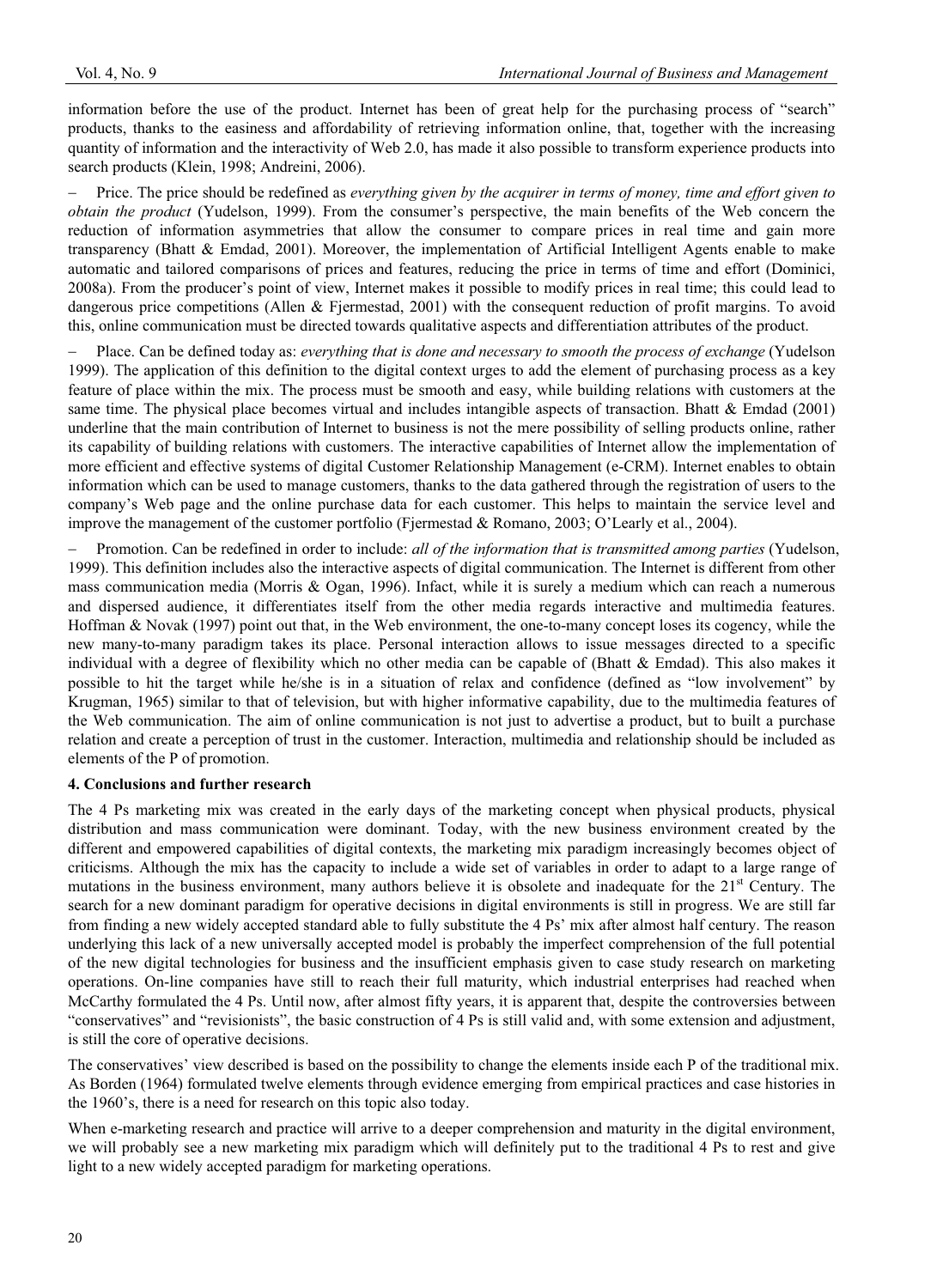### **References**

Andreini D. (2006). The Evolution of the Theory and Practice of Marketing in Light of Information Technology, in Krishnamurthy S. *Contemporary Research in E-Marketing,* Vol. 2, pp. 168-215.

Borden N.H. (1964). The Concept of the Marketing Mix. *Journal of Advertising Research*, 24 (4): 7-12.

Bruner G. C. (1988). The marketing mix: A retrospective and evaluation. *Journal of Marketing Education*, 10: 29-33.

Chaffey D., Mayer R., Johnston K., Ellis-Chadwick F. (2000). *Internet Marketing, Strategy, Implementation and Practice*, FT/Prentice Hall.

Chen C-Y. (2006). The comparison of structure differences between internet marketing and traditional marketing. *International Journal of Management and Enterprise Development*, 3 (4): 397–417.

Constantinides E. (2006). The Marketing Mix Revisited: Towards the 21st Century Marketing. *Journal of Marketing Management*, 22 (3): 407-438.

Constantinides E. (2002a). The 4S Web-Marketing Mix model. *Electronic Commerce Research and Applications*, 1: 57-76.

Constantinides E. (2002b). From Physical Marketing to Web Marketing: The Web-Marketing Mix. atti della *35th Hawaii International Conference on System Sciences*.

Culliton J. W. (1948). The Management of Marketing Costs, Boston: Division of Research. *Graduate School of Business Administration*, Harvard University.

Dixon D. F., Blois K. J. (1983). Some Limitations of the 4 Ps as a Paradigm of Marketing, in Blois K. J. (a cura di). *Proceedings of the Marketing Education Group*, pp. 92-107.

Dominici G. (2008a). Holonic Production System to Obtain Flexibility for Customer Satisfaction. *Journal of Service Science and Management*, 1 (3): 251-254.

Dominici G. (2008b). Demand Driven Supply Chain ed innovazione: il sistema logistico-produttivo per la soddisfazione dei bisogni del cliente in Purpura A. & Fazio G. (ed.), *Economia e gestione dell'innovazione nelle PMI. Percorsi tematici ed esperienze formative del Master EGI* , pp. 100-114, FrancoAngeli.

Dominici G. (2009). *E-marketing cosa cambia? Dai modelli di business al mix operativo*, Milan: FrancoAngeli.

E-center of National Taiwan University of Science and Technology. (1999). *The Electronic Commerce*, TsangHai Book Co., pp.2–150.

Fjermestad J., & Romano N. C. J. (2003). An Integrative Implementation Framework for Electronic Customer Relationship Management: Revisiting the General Principles of Usability and Resistance, proceedings of the *36th Hawaii International Conference on Systems Sciences*.

Goi C.L. (2005). Marketing Mix: a Review of 'Ps'. *Journal of Internet Banking and Commerce*, 10 (2). [Online] Available: www.arraydev.com/commerce/JIBC/2005-08/goi.htm

Goi C. L. (2009). A review of Marketing Mix: 4Ps or More? *International Journal of Marketing Studies,* 1 (1): 2-14.

Goldsmith R. E. (1999). The Personalized Marketplace: Beyond the *4Ps. Marketing Intelligence & Planning*, 17 (4): 178-185.

Goldsmith R. E. (2002). Explaining and Predicting Consumer Intention to Purchase over the Internet: An Exploratory Study. *Journal of Marketing Theory and Practice*, 10 (2): 22-28.

Grönroos C. (1994). *Quo vadis marketing? Toward a relationship marketing paradigm*. *Journal of Marketing Management*, 10 (5): 347- 360.

Grönroos C. (1994b). From Marketing Mix to Relationship Marketing: Towards a Paradigm Shift in Marketing. *Asia-Australia Marketing Journal*, 2 (1): 9-30.

Grönroos C. (2000). Relationship Marketing: The Nordic School Perspective", in Sheth J. N., Parvatiyar A. (a cura di), *Handbook of Relationship Marketing*, Sage.

Grönroos C. (2005). On defining marketing: finding a new roadmap for marketing. *Marketing Theory*, 6 (4): 395-417.

Grönroos C. (2008). *In Search of a New Logic for Marketing: Foundations of Contemporary Theory*, Wiley.

Hoffman, D.L., & Novak, T.P. (1997). A New Marketing Paradigm for Electronic Commerce. *The Information Society: An International Journal*, 13: 43-54.

Jobber D. (2001). *Principles and Pactices of Marketing 3rd edition*, McGraw Hill.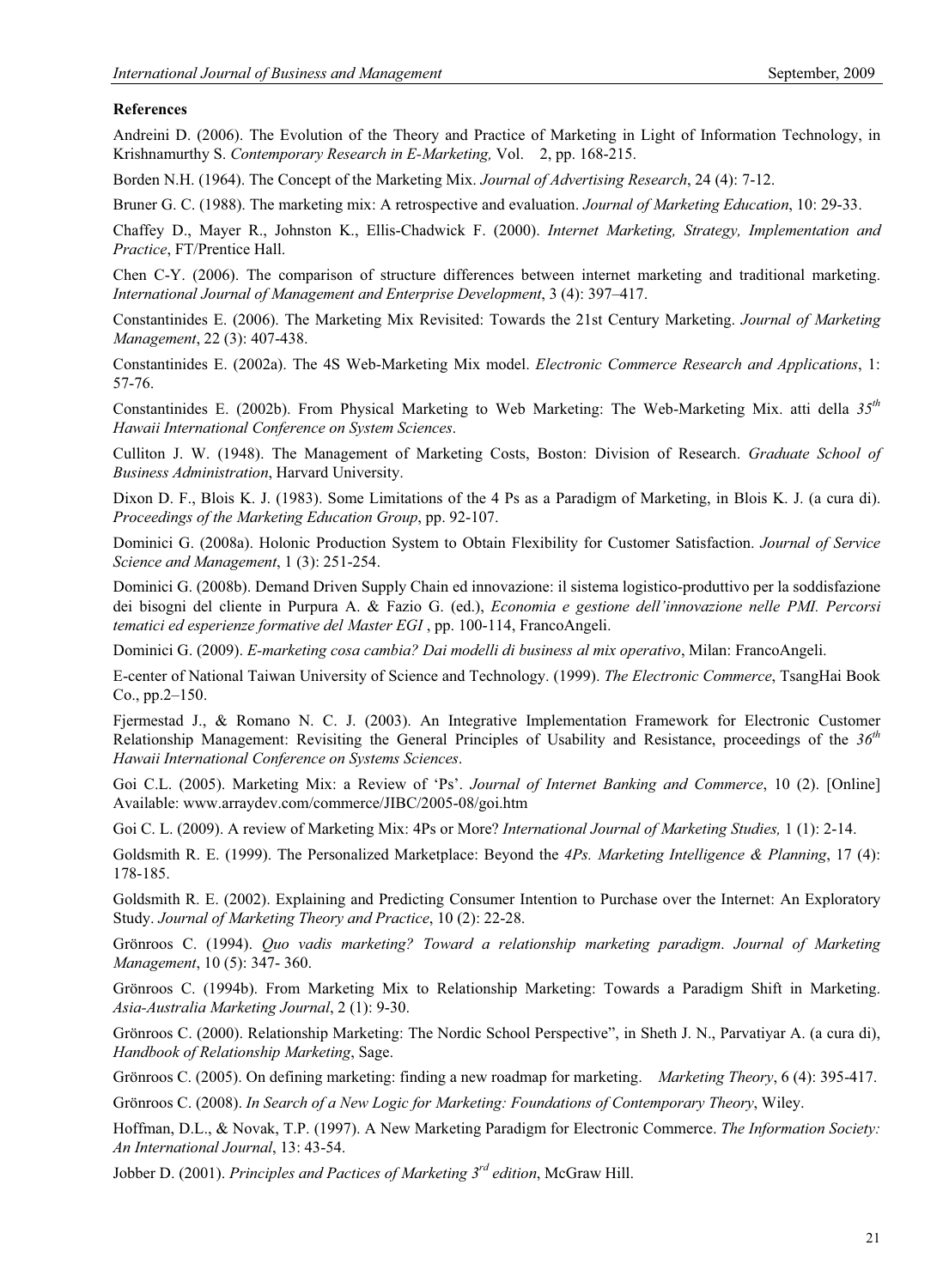Kalyanam K., & McIntyre S. (2002). The E-marketing Mix: a Contribution of the E-Tailing Wars. *Academy of Marketing Science Journal*, 30 (4): 487-499.

Klein L. R. (1998). Evaluating the potential of interactive media through a new lens: Search versus experience goods. *Journal of Business Research*, 41: 195-203.

Lambin J. J. (1972). A Computer On-Line Marketing Mix Model. *Journal of Marketing Research*, 9: 119-126.

Lasswell H. D. (1948). The Structure and Function of Communication in Society, in Bryson L. (a cura di), *The Communication of Ideas*, Harper & Bro.

Lawrence E., Corbitt B., Fisher J. A., Lawrence J., & Tidwell A. (2000). *Internet Commerce: Digital Models for Business* ( $2^{nd}$  ed.), Wiley & Sons.

Lauterborn R. (1990). New Marketing Litany: 4Ps Passes; C-Words Take Over, *Advertising Age*, ottobre, pp.26-28.

McCharty E.J. (1960). *Basic Marketing: A Managerial Approach*, Irwin.

McCharty E.J. (1964). *Basic Marketing: A Managerial Approach, 2nd ed.*, Irwin.

McCarthy E. J., & Perreault W.D. Jr. (1987). *Basic Marketing: A Global Managerial Approach,* Irwin.

Möller K. E. (1994). Interorganizational Marketing Exchange: Metatheoretical Analysis of Current Research Approaches, in Laurent G. Lilien G, Pras B. (a cura di), *Research Traditions in Marketing*, pp. 348-382, Kluwer.

Möller K. E., & Halinen A. (2000). Relationship Marketing Theory: Its roots and directions. *Journal of Marketing Management*, 16 (1): 29-54.

Möller K. E. (2006). Comment on: The Marketing Mix Revisited: Towards the 21<sup>st</sup> Century Marketing? by E. Constantinides. *Journal of Marketing Management*, 22 (3): 439-450.

Morris M., & Ogan C. (1996). The Internet as Mass Medium. *Journal of Computer Mediated Communication*, 1 (4), [Online] Available: http://jcmc.indiana.edu/vol1/issue4/morris. html

Mosley-Matchett J. D. (1997). Include the Internet in marketing mix. *Marketing News*, 31 (25).

Nelson P. (1974). Advertising Information. *Journal of Political Economy*, 83: 729-754.

O'Learly C., Rao S., & Perry, C. (2004). Improving Customer Relationship Management through Database/Internet Marketing. A Theory-building Action Research Project. *European Journal of Marketing*, 38 (3/4): 238-254.

Pastore A., & Vagnani G. (2000). Il ruolo dell'e-commerce nell'evoluzione dei sistemi distributivi. *Industria e Distribuzione*, 1: 33-46.

Pastore A., & Vernuccio M. (2004). *Marketing, Innovazione e Tecnologie Digitali. Una lettura in ottica sistemica*, Padua (IT): Cedam.

Pastore A., & Vernuccio M. (2008). *Impresa e comunicazione. Principi e strumenti per il management. 2<sup>ª</sup> ed.., Milan:* Apogeo.

Popovic D. (2006). Modelling the marketing of high-tech start-ups. *Journal of Targeting, Measurement and Analysis for Marketing*, 14 (3): 260-276.

Prandelli E., & Verona G. (2006). *Marketing in Rete*, Milan: McGraw-Hill.

Robins F. (2000). The E-marketing mix. *The Marketing Review*, 1: 249-274.

Schultz D. E. (2001). Marketers: Bid Farewell to Strategy Based on Old 4Ps. *Marketing News*, 35 (2): 7.

Vignali C., & Bavies B. J. (1994). The Marketing Mix Redefined and Mapped: Introducing the MIXMAP Model. *Management Decision*, 32 (8): 11-16.

Von Hippel E. (2005). *Democratizing innovation*, MIT Press.

Wang K.L., Wang Y., & Yao J.T. (2005). A Comparative Study on Marketing Mix Models for Digital Products. *Internet and Network Economics Proceedings of First International Workshop, WINE 2005*, Hong Kong, China, 15-17 december, pp.660-669, Springer.

Yudelson J. (1999). Adapting McCarthy's Four P's for the Twenty-First Century. *Journal of Marketing Education*, 21 (1): 60-67.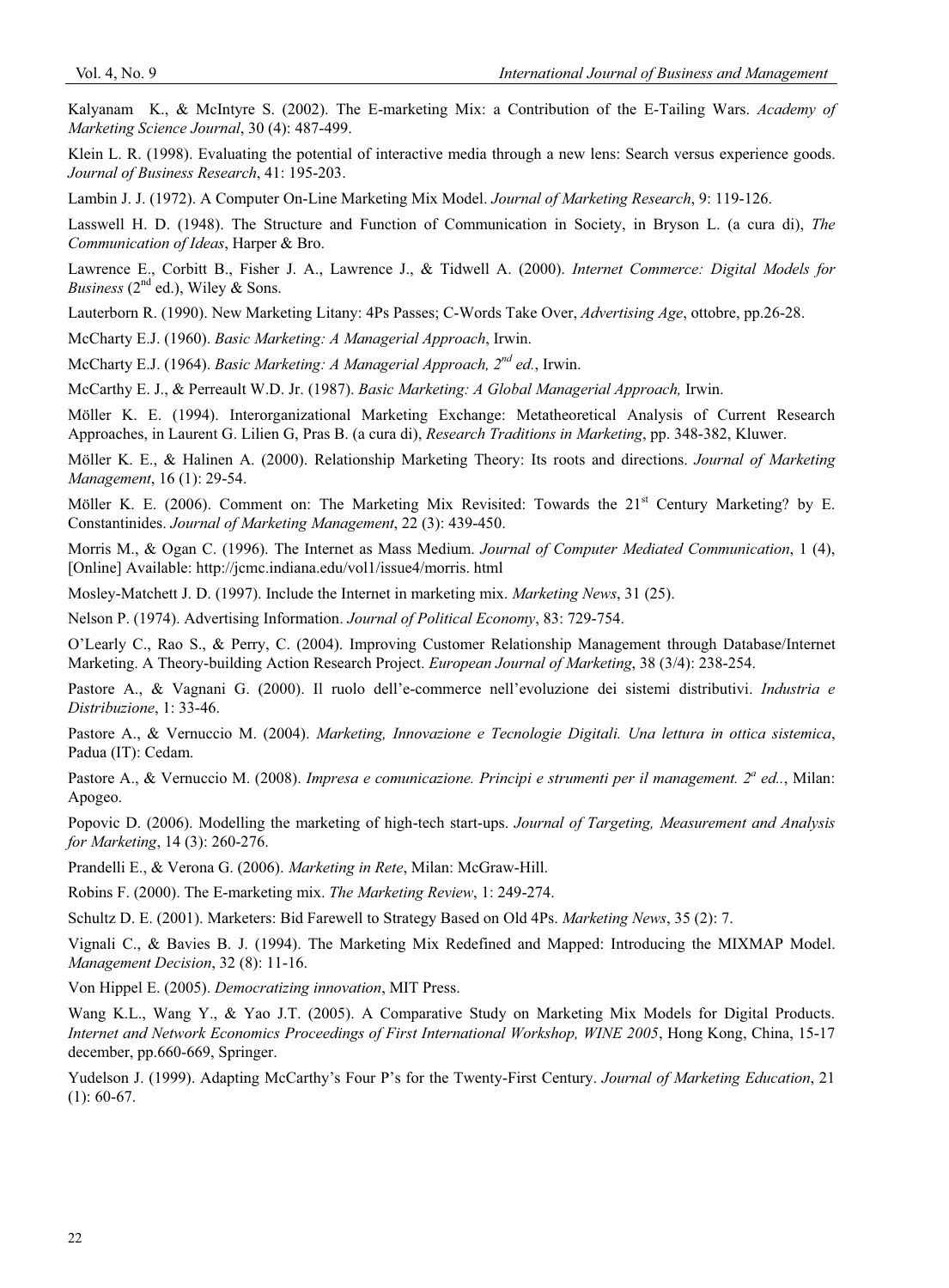.

| <b>Product</b>          | <b>Place</b>                     |
|-------------------------|----------------------------------|
| <b>Product Planning</b> | <b>Channels of Distribution</b>  |
| <i>Branding</i>         | Display                          |
| Packaging               | <b>Physical Handling</b>         |
| Servicing               | <b>Fact Finding and Analysis</b> |
| Price                   | <b>Promotion</b>                 |
| Pricing                 | Personal Selling                 |
|                         | Advertising                      |
|                         | <b>Promotions</b>                |

Figure 1. McCarthy' 4Ps and the 12 policies of Borden



Source: Pastore & Vernuccio, 2004





Source: Kalyanam & McIntyre, 2002, p.496

Figure 3. The 4P+ P2+C2+S3 model